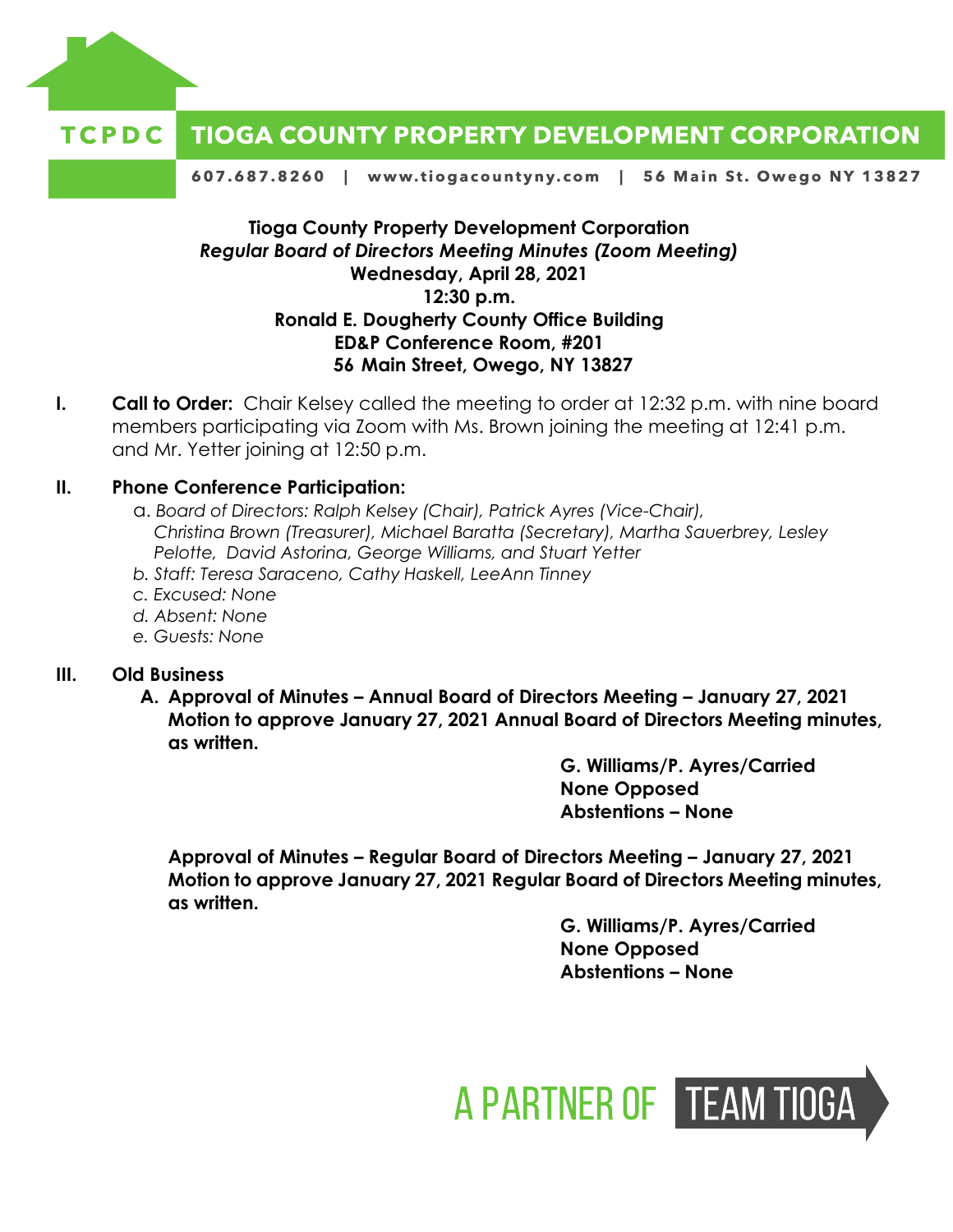**B. Acknowledgement of Financial Reports through March 31, 2021 – Motion to acknowledge the financial reports through March 31, 2021 as presented.** 

> **M. Sauerbrey/P. Ayres/Carried None Opposed Abstentions – None**

**C. Reaffirm Approval of 2020 Audit – Motion to reaffirm approval of the 2020 Audit.** 

**P. Ayres/L. Pelotte/Carried None Opposed Abstentions – None**

**D. Reaffirm Execution of Third Party Custodian Agreement for Collateralization of TSB Bank Account –** Ms. Saraceno reported the Land Bank's application is under review with the Federal Home Loan Bank through Tioga State Bank. Chair Kelsey reported the use of Federal Home Loan Bank line of credit is to secure our deposits over and above \$250,000.

**Motion to reaffirm execution of Third Party Custodian Agreement for Collateralization of TSB Bank Account through Federal Home Loan Bank.** 

**M. Sauerbrey/G. Williams/Carried None Opposed Abstentions – None**

- **E. Status of Tenant Relocation Plan and Agreement Activities –** Ms. Saraceno reported she sent the Board a spreadsheet of activities pertaining to the tenant relocation plan earlier today noting five (5) tenants currently remain. Efforts by Attorney Meagher, Ms. Saraceno, Tioga Opportunities, and the current property owner are underway to further incentivize their relocation. Ms. Saraceno reported relocation of all other tenants has occurred with their moving expenses and security deposits paid for by the Land Bank. On average, the Land Bank budgeted \$1900.00 per tenant for relocation expenses, however, most came in less. The Land Bank's total budget for relocation is \$25,820.60 and, to date, the Land Bank has expended \$16,145.00, therefore remaining budgeted funds are available to assist the five remaining tenants. Chair Kelsey reported the property owner has been advised that the Land Bank will not be taking possession of the remaining properties until all tenants have been relocated.
- **F. Approval of Addendum of Tenant Relocation Plan and Agreement to May 15, 2021 –** Due to the current status of the Land Bank's relocation plan and the five remaining tenants, Ms. Saraceno reported it is necessary to extend our agreement with Tioga Opportunities, Inc. until May 15, 2021. The Tioga Opportunities, Inc. facilitators are working with the tenants one-on-one to move the process forward.

*Christina Brown joined the meeting.* 

**M. Sauerbrey/L. Pelotte/Carried None Opposed Abstentions – C. Brown & M. Baratta**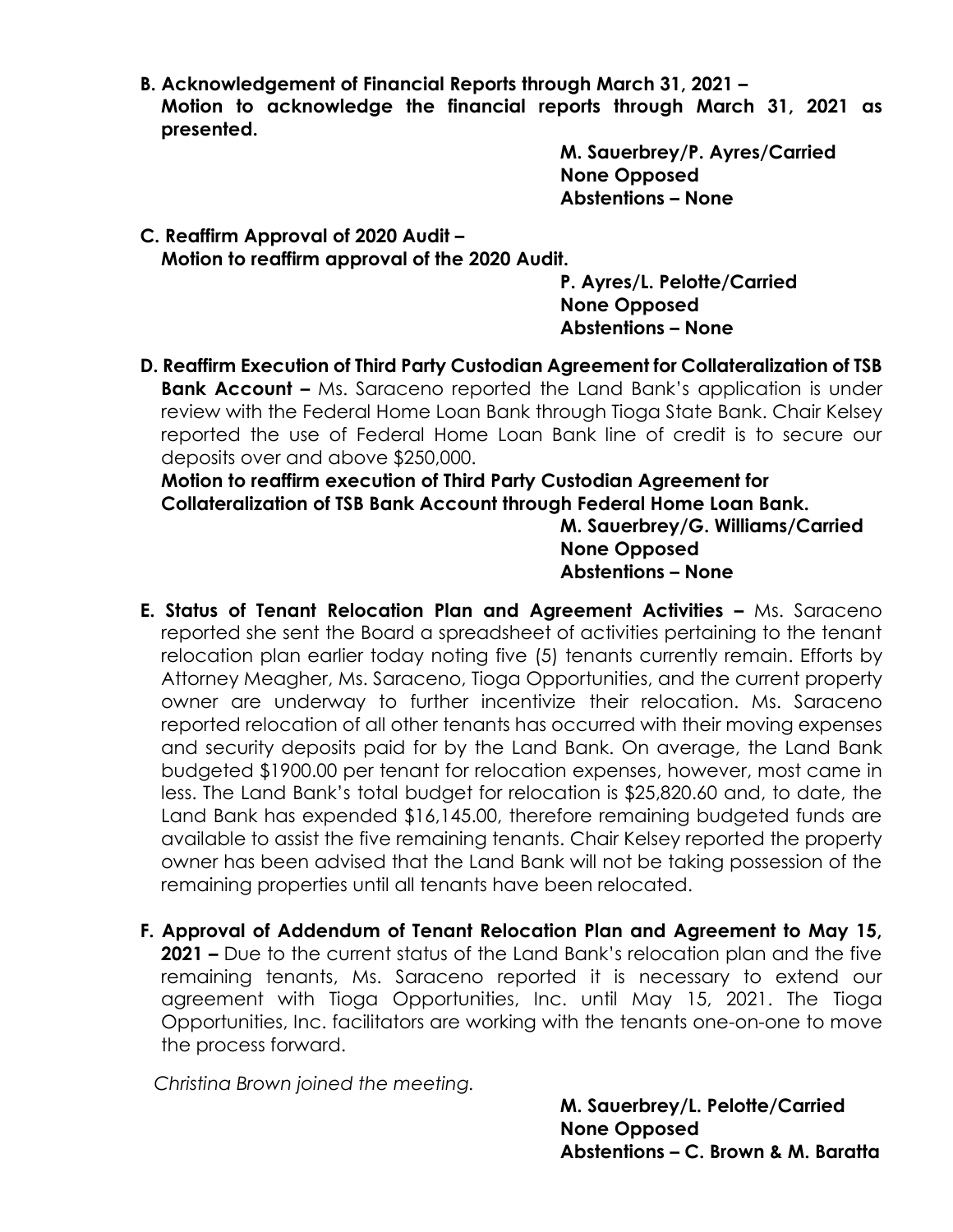**G. Status Report on Purchase of Temple/Liberty Street Properties to Date –** Ms. Saraceno reported she sent the Board a map earlier today highlighting the properties owned by the Land Bank. The Land Bank is near ready to close on 107 and 110 Liberty Street. The Land Bank already owns 119 Liberty Street, 39-41 Temple Street, and 117 Temple Street. The next anticipated closing will be on 96-102 Liberty Street. Once the remaining five tenants are relocated, closings will occur and then the Land Bank can proceed with going out to bid for the demolition and environmental services.

## **IV. New Business –**

**A. Status of the NYMS Project (80, 82, & 84 Main Street, Candor, NY) –** Ms. Saraceno reported the Land Bank applied and was awarded \$500,000 through a New York Main Street grant for the project in Candor, NY. Ms. Saraceno reported she is awaiting the fully executed contract with the State of New York. Ms. Saraceno reported she put out a RFP for architectural services who then will subcontract for environmental assessments needed. The company awarded the architectural services contract will also be coordinating the project. RFP submittal deadline is Friday, April 30<sup>th</sup>, at 4:00 p.m. Once the architectural plans are completed, the Land Bank will move forward with RFP for the general contractor services. This project includes exterior and interior renovations for apartments and commercial properties on the first floor. Mr. Astorina inquired as to whether this project would support a commercial kitchen. Ms. Saraceno reported this would be outside of the scope of the grant program, but could be done privately.

*Stuart Yetter joined the meeting.* 

**B. Approval of INHS Contract for Sale of Liberty Street & Temple Street Properties –** Ms. Saraceno reported she emailed the draft INHS contract for sale noting the purchase offer of \$214,000 for the vacant properties. Ms. Saraceno reported INHS had a development site appraisal done, and upon review of the appraisal, comparisons, and location, Chair Kelsey is of the opinion this is a fair offer. Ms. Saraceno reported the Land Bank would need to acquire the remaining properties and do the demolitions in order to sell the vacant lots. Ms. Saraceno reported INHS would not purchase the property until they have secured their funding. In regards to a timeline, Ms. Saraceno reported INHS anticipates an August 2021 application submission for funding. Overall, Chair Kelsey reported this could take 1.5 – 2 years before INHS is prepared to break ground on the project.

**Motion to accept INHS Contract for Sale of the Liberty Street and Temple Street Properties for the purchase offer of \$214,000.**

> **G. Williams/L. Pelotte/Carried None Opposed Abstentions – None**

**C.Status of Amendment of Village of Owego's Flood Damage Prevention Local Law** 

**117-14-83 –** Ms. Saraceno prepared a summary that is included in today's meeting packet outlining the need for request of the Village of Owego to amend their current local law in order for the INHS project to move forward, as planned. With the current local law in place, Ms. Saraceno reported the project would possibly have to be built on piers, which is very costly. Ms. Saraceno reported the request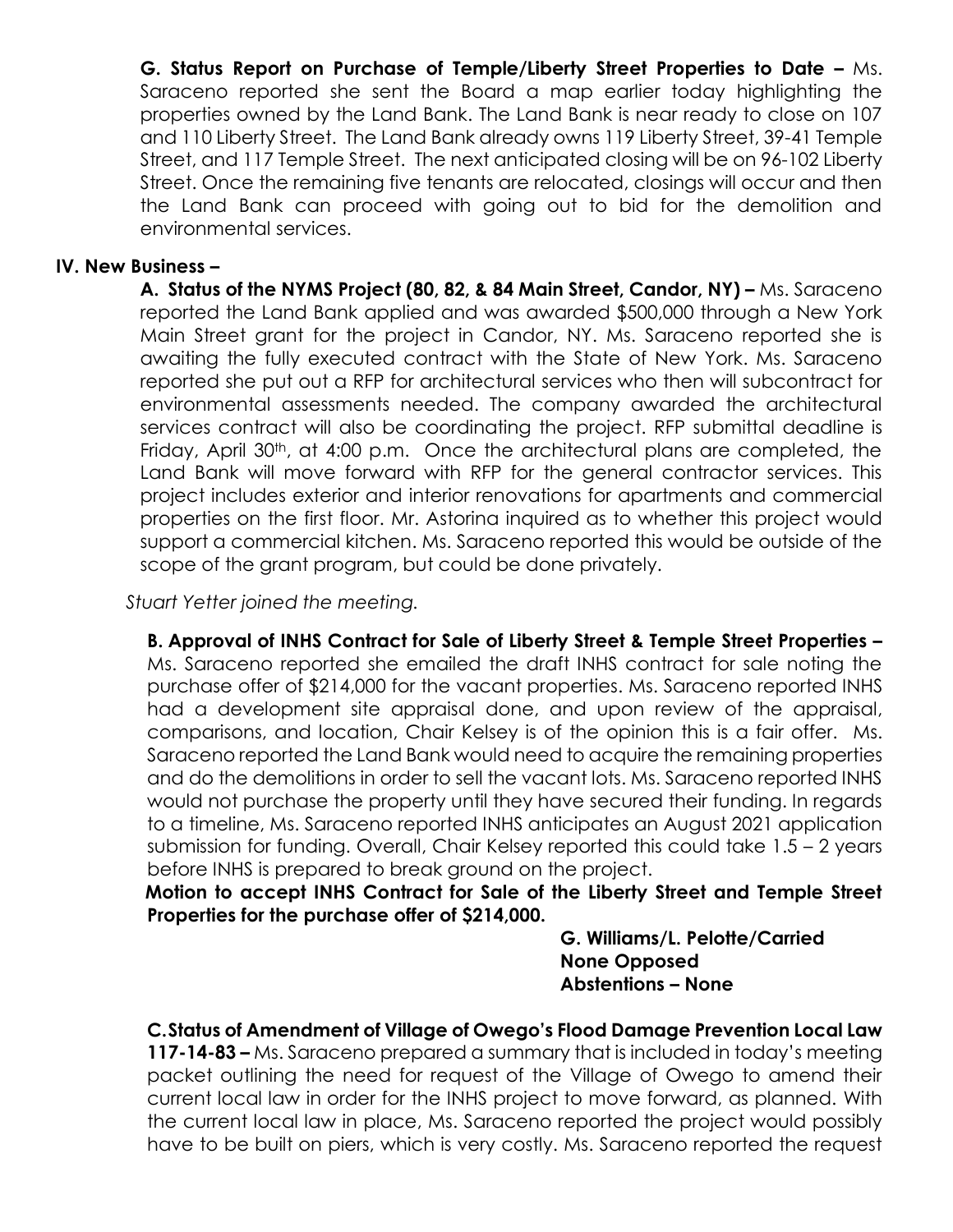for amendment has been presented to the Village of Owego Board and they seem to be in favor. Ms. Saraceno reported the Village of Owego would conduct a public hearing on May 3, 2021 followed by the Village of Owego Board potentially voting on the proposed amendment. Village of Owego Mayor Baratta reported he did not foresee any issues with the Board. Mayor Baratta reported the Village of Owego's Flood Damage Prevention Local Law went above and beyond what New York State DEC and FEMA required. Ms. Sauerbrey reported amending the local law is an excellent idea otherwise; there can be no progress or development in the Village of Owego. Ms. Sauerbrey further reported this project is in my legislative district, therefore, I feel strongly that we have to be able to grow our village and under the current local law, this would be prohibited. The Land Bank thanked the Village of Owego Board for their efforts on their accomplishments thus far in regards to this project.

**D.Approval of Revised Modified Administrative Services Agreement through December 31, 2021 –** Ms. Saraceno reported the Administrative Services Agreement is between the Land Bank and ED&P. Due to COVID-19, Ms. Saraceno reported our funding contract with Enterprise has been extended to December 31, 2021; therefore, we need to extend our current administrative services agreement until that time. Ms. Saraceno reported this would be contingent upon Legislative approval, as the Tioga County Legislature needs to adopt a resolution for approval of the extension. The Land Bank thanked Tioga County for their support and efforts.

**Motion to adopt a resolution for the revision of the modified Administrative Services Agreement through December 31, 2021 between the Land Bank and Tioga County ED&P contingent upon approval of the Tioga County Legislature.** 

> **C. Brown /M. Sauerbrey/Carried None Opposed Abstentions – None**

**D.Annual Evaluation for Land Bank Director –** Chair Kelsey reported the ED&P Director previously did the Land Bank Director's annual evaluation; however, moving forward this would be done through the Governance Committee and Land Bank Board. The Governance Committee will be requested to convene a meeting prior to the next quarterly Board Meeting on July 28, 2021 to discuss the Land Bank Director's evaluation, format, and accomplishments.

**ACTION: Governance Committee will be requested to convene a meeting prior to July 28, 2021 to discuss the annual evaluation of the Land Bank Director.** 

**V. Chairman's Remarks –** Chair Kelsey reported Ms. Saraceno, ED&P Director Tinney, and he discussed the future of the Land Bank in regards to identification of areas for further exploration, and determine what services the Land Bank is able to provide to other organizations addressing housing issues. As a Board, Chair Kelsey reported the Land Bank needs to discover ways to be innovative, supportive, and maintain sustainability. Initially, the Land Bank discussed partnering with private industries to solicit funding for specific projects. Moving forward, this will be a topic that requires further exploration and discussion.